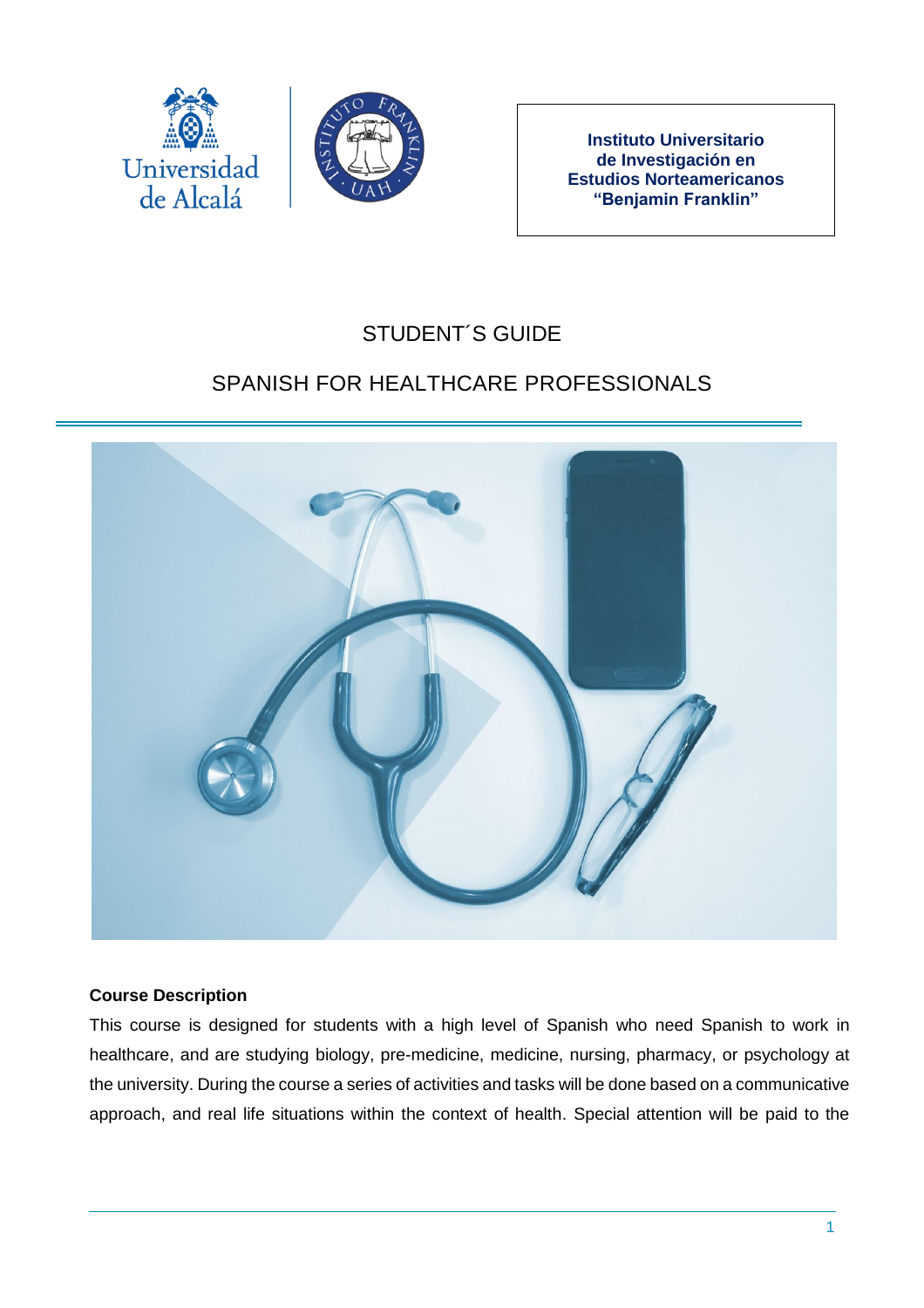acquisition of terminology in its context, to oral expression and written expression, without forgetting cultural elements.

## **Introduction to the Professor Ana Lariño Ares**



She has a Master in Corporate Communication Management by OBS-EAE-Universitat de Barcelona, a Master's Degree in Intercultural Communication, Translation and Interpretation in Public Services (medical and legal) from the University of Alcalá. Holds a Degree in Translation and Interpretation from the University of Vigo. She teaches in the Study Abroad in Spain Program and her interests are focused on Intercultural, Corporate and Political Communication. She is responsible for the Department of Communication and Innovation at Instituto Franklin-UAH.

Contact: [ana.larino@institutofranklin.net](mailto:ana.larino@institutofranklin.net)

## **Learning Results**

#### **Objectives of the Course**

This course aims to familiarize the student with the Spanish health system, create awareness of its differences with the American system, show the reality of the medical sector in Spain, the problems and cultural differences that can arise when doctor and patient belong to different cultural environments and how to solve these possible misunderstandings. In addition, it aims at improving students´ medical vocabulary in Spanish, and become familiar with the main medical documents that are used in Spain.

### **Requirements or level of Spanish needed**

This course is designed for students with a high level of Spanish who need Spanish to work in the healthcare field, and are studying biology, pre-medicine, medicine, nursing, pharmacy or psychology at university.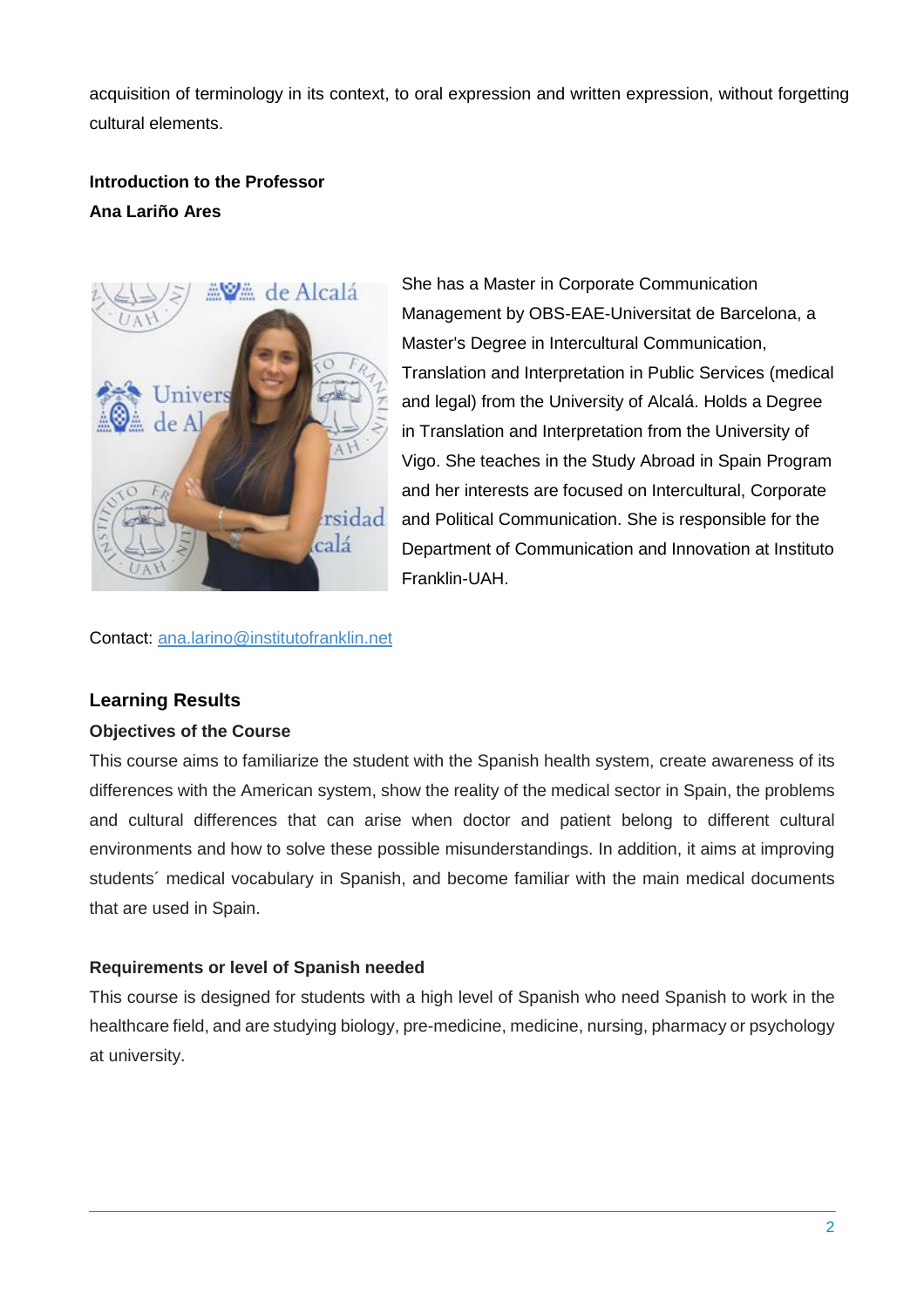**Competences:**

| Competence 1. | Know and use medical-sanitary terminology both orally and in writing.    |
|---------------|--------------------------------------------------------------------------|
| Competence 2. | To be able to give an opinion, reason and comment in current issues      |
|               | related to health.                                                       |
| Competence 3. | Understand and identify different types of diseases and drugs            |
| Competence 4. | Be aware of the most significant cultural differences that exist between |
|               | the customs, uses, attitudes, values and beliefs that prevail in the     |
|               | Spanish and North American communities within the field of health        |
|               | care and know how to identify them.                                      |
| Competence 5. | Be able to participate in communicative situations typical of the        |
|               | Spanish healthcare environment (understand and use the correct           |
|               | expressions).                                                            |
| Competence 6. | Identify key medical documents and understand their terminology          |

#### **Practical application of the course**

This course will allow the student to understand the terminology and deal effectively with common situations that may arise in the health field when dealing with patients from different cultural backgrounds.

## **Bibliography**

- *Medline Plus*. Biblioteca Nacional de Medicina de los Estados Unidos. Web.
- "Atlas anatómico". Saludalia. Web.
- Morris García, Katherine Emily; Ruiz Martínez, Ana María; García Arriola, Manuel. *Profesionales de la salud. Curso de español.* EnClave ELE, 2019. Print.
- Lalanda, Mónica. *Con-ciencia Médica*. LID, 2016. Print.
- Fabiani, Fernando. *Vengo sin cita*. Me gusta leer, 2016. Print.
- Martínez, Glen A. "La lengua española en el sistema de atención sanitaria en los Estados Unidos". *Informes del Observatorio*. Instituto Cervantes at FAS – Harvard University. Web.
- "La sanidad española ejemplo a seguir para Estados Unidos". *Salud Ideal*. Web.
- "El 'New York Times' pone la sanidad española y su AP como ejemplo para EE.UU." *Redacción Médica.* 11 de mayo de 2017. Web.
- McClanahan, Carolyn. "What Spain Gets Right on Health Care". The New York Times. 11 de mayo de 2017. Web.
- Ayuso, Miguel. "Los recortes en el sistema sanitario español están poniendo vidas en